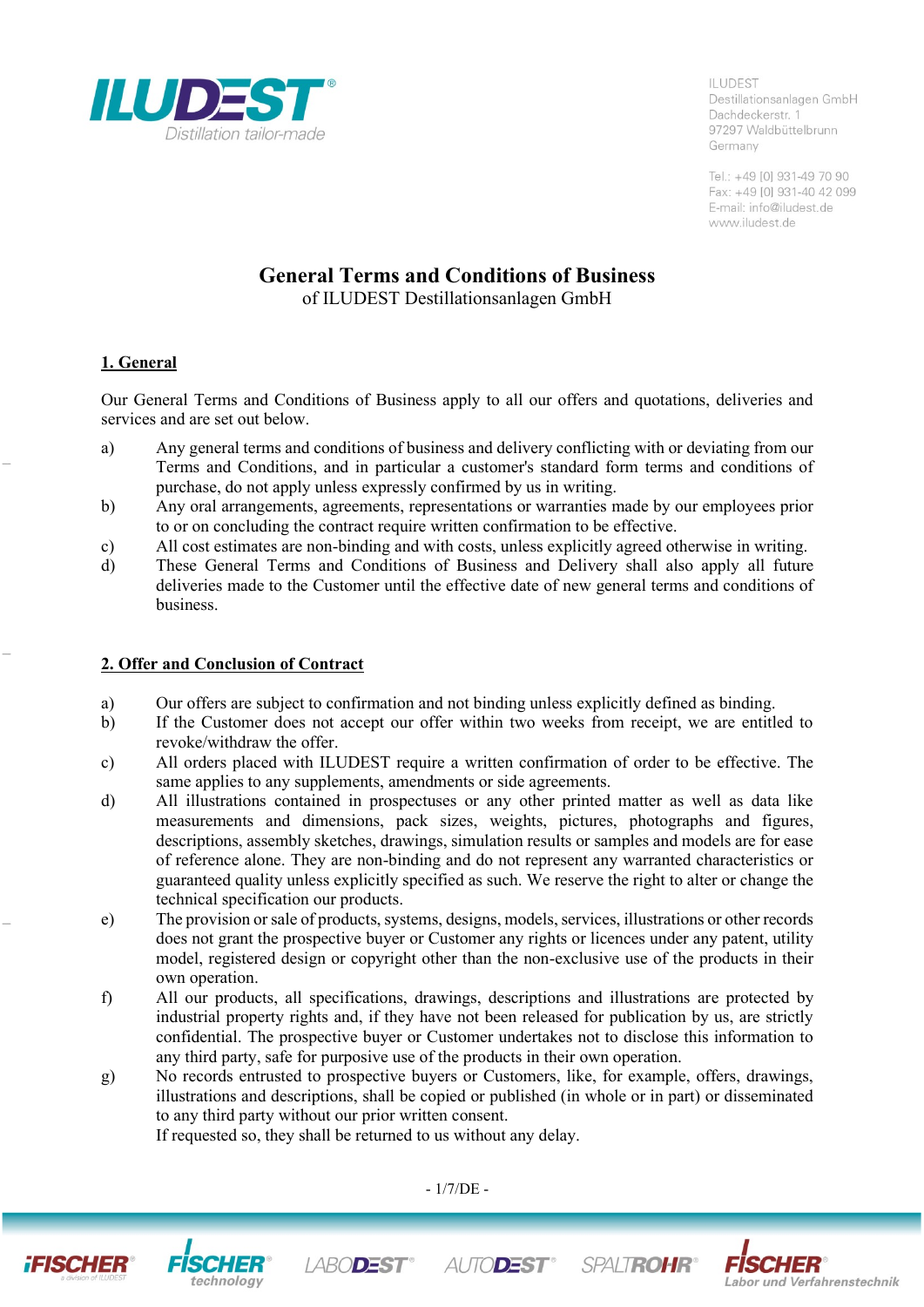

Tel.: +49 [0] 931-49 70 90 Fax: +49 [0] 931-40 42 099 E-mail: info@iludest.de www.iludest.de

# **3. Export Control**

- a) Our deliveries and services (performance of contract) are subject to the proviso that performance is not impeded by any national or international export control legislation, particularly embargoes or other sanctions. The Customer undertakes to procure all information and records required for the export or shipment. Any delays attributable to export inspections or permit procedures shall render ineffective any time limit or delivery period. If the grant of necessary permits is refused or if the delivery or service is not subject to approval, then the contract shall be deemed void with respect to the parts concerned.
- b) We shall be entitled to terminate the contract without notice if such termination is required in order to comply with national or international legislation. In this case any assertion of damages or the enforcement of other rights by the Customer on the grounds of said termination are excluded.
- c) On passing on the products delivered by us (hardware and/or software and/or technology and/or the pertinent records, irrespective of the mode and form they have been provided) or work ans services performed by us (including technical support of any kind) to any third party domiciled abroad, the Customer shall comply with the the respectively applicable provisions of national and international (re-)export control legislation.

#### **4. Prices, Terms and Conditions of Payment**

- a) Our prices are in euros  $(\epsilon)$  and ex works (EXW acc. to the INCOTERMS® 2020). They are exclusive of packaging, freight, postage, transport insurance and VAT which will be shown separately on each invoice.
- b) Unless agreed otherwise, our invoices are due for payment in 30 days from the date of the invoice without discount.
	- For orders in excess of EUR/ $\epsilon$  50,000.00, the following terms of payment apply:
		- 40% of the contract amount upon placement of order, net;
		- 40% of the contract amount on readiness for dispatch, net;
		- 20% of the contract amount 30 days from the date of the invoice, net.

Unless agreed otherwise in writing, the handling of export orders shall be carried out against prepayment of 40% of the total order value and a irrevocable letter of credit opened by the Customer and confirmed by a German bank amounting to the residual 60% of the contract amount, or against an absolute guarantee unlimited in time by a renowned credit institute. Any and all banking charge, whether domestically or abroad, are at the Customer's expense.

- c) Should the Customer fail to pay on time, then we shall be entitled to charge default interest to the amount of 8 percent above the base interest rate of the European Central Bank from the due date.
- d) If the Customer defaults or if there is a material deterioration in the Customer's economic situation, we shall be entitled to request advance payments or the provision of security or to withdraw from the contract.
- e) We shall be entitled to principally use any payments made to settle the oldest debt due.
- f) If the Customer is in arrears with payments, we shall be entitled to request prompt cash payment of all undisputed payments due that result from the business relationship with them. Moreover, we shall, also in this case, be entitled to effect delivery against advance payments or the provision of security only. This right shall not be excluded by the granting of a respite or the accepting of bills of exchange or cheques.

- 2/7/DE -







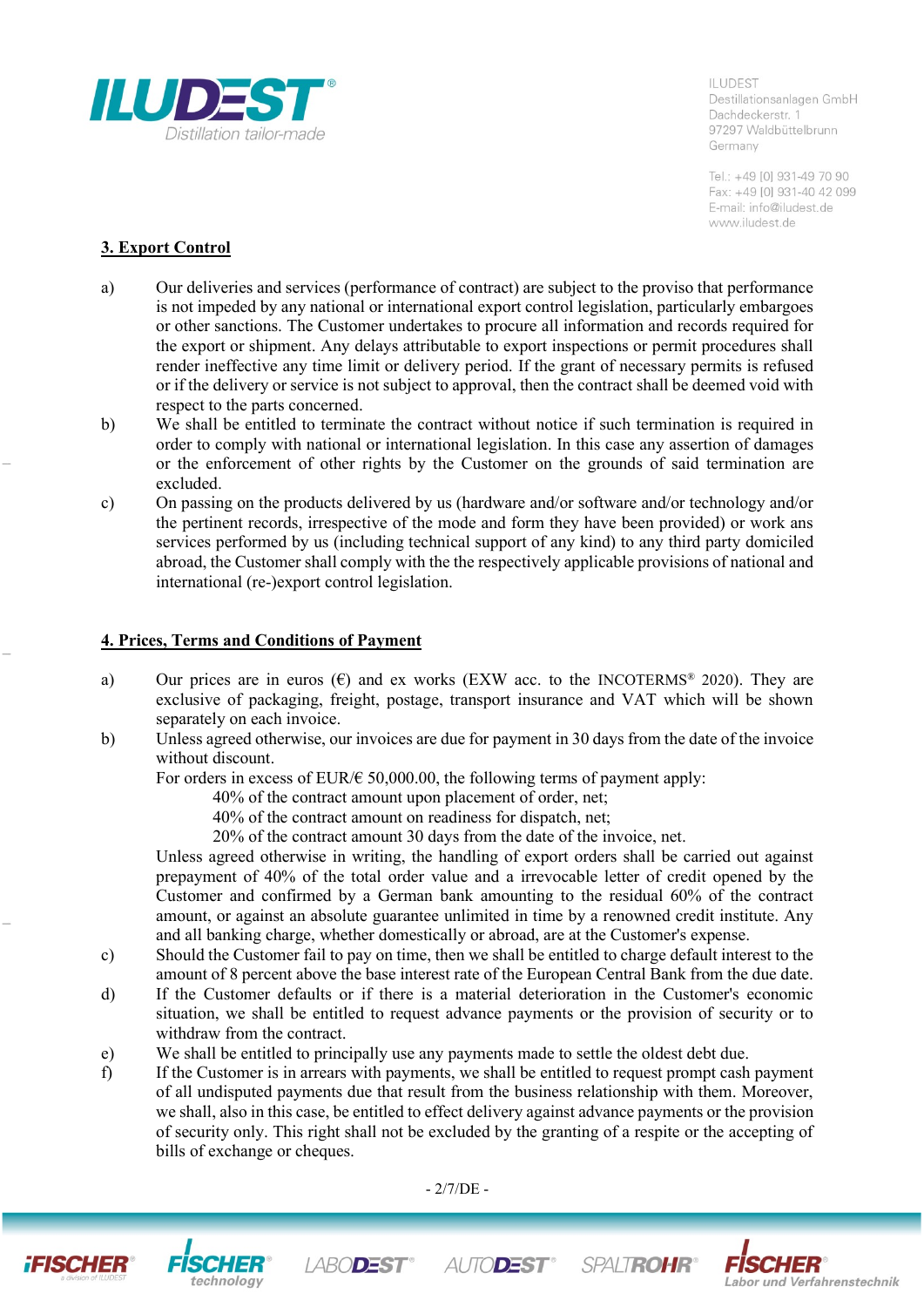

Tel.: +49 [0] 931-49 70 90 Fax: +49 [0] 931-40 42 099 E-mail: info@iludest.de www.iludest.de

g) The Customer may only offset against our claims if the Customer´s counterclaims have not been contested or are recognized by declaratory judgment. The Customer shall only be entitled to hold back payments if the client´s counterclaims have not been contested or are recognized by declaratory judgment.

#### **5. Delivery, Delivery Periods, Default**

- a) Unless expressly agreed otherwise in writing, the dates and time limits stated by us are nonbinding.
- b) The commencement and the observance of agreed delivery periods presuppose the fulfilment of the duties to co-operate, and in particular, the timely receipt of all provisions, records, permits, tests, releases, the observance of agreed payment terms, especially prepayments or the opening of a letter of credit, to be supplied by the Customer. Any failure to duly fulfil these prerequisites shall result in a reasonable extension of the delivery periods; this shall not apply if the delay is solely attributable to ILUDEST.
- c) Force majeure and other circumstances beyond our control, like strikes, lockouts, interruptions of operations, supply and operational bottlenecks and/or delayed delivery or non-delivery by presuppliers and/or work or services subsequently or additionally requested by the Customer shall extend delivery periods by the delay times caused and shall release us from the obligation to deliver should delivery be rendered impossible by such circumstances. The above mentioned circumstances shall also be beyond our control if occurring during an already existing delay in delivery.
- d) Part deliveries and their respective settlement shall be admissible unless they are unreasonable to the Customer.
- e) If our delivery is delayed, then, upon our request, the Customer shall declare within an appropriate period of time whether they insist on delivery or intend to assert their other statutory rights.
- f) In case of default in delivery, the Customer shall only be entitled to withdraw from the contract in accordance with the statutory provisions if the delay is attributable to us. Section 10 hereof shall apply to any claims for damages on the part of the Customer.
- g) If the Customer is in default of acceptance or intentionally or negligently infringes other duties to co-operate, then we shall be entitled to claim compensation of the damage caused by this, inclusive of other additional expenses to the amount of 0.5% of the price of the products to be delivered per month or part thereof, and up to 5% of the price of the products to be delivered at the most, with either contractual party reserving the right to prove that additional expenses to a higher or lower amount have arisen. Any further claims on the grounds of delay of acceptance shall remain unaffected by this.

#### **6. Installation, Assembly and Commissioning**

- a) ILUDEST will conduct a practical trial of the devices, systems and plants in which all functions and process sequences are put to the test according to the specification set out in the catalogue/order, or to the Customer's specification. This test will be carried out in our house and is part of the sales contract.
- b) Upon special request, installation and assembly at the Customer's site shall be made by our qualified technical personnel.

- 3/7/DE -







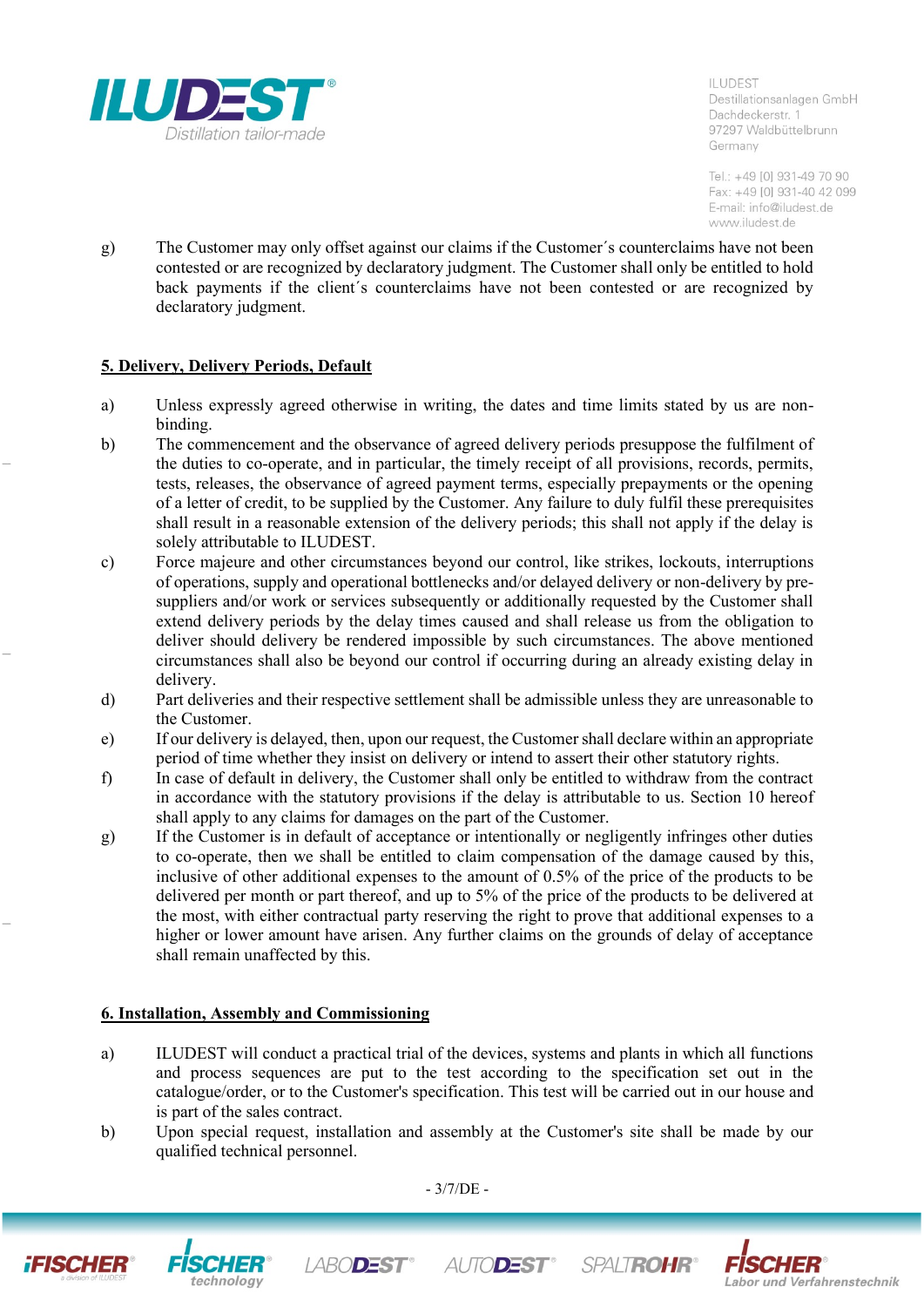

Tel.: +49 [0] 931-49 70 90 Fax: +49 [0] 931-40 42 099 E-mail: info@iludest.de www.iludest.de

This shall apply accordingly to the start-up of devices and systems supplied by us. The services set out in subsection 6.b) shall only be part of the sales contract if explicitly agreed, by separate arrangement where necessary.

c) In case of delays beyond the supplier's control, the costs for waiting times and further journeys required from our assembly and field staff, shall be borne by the Customer.

## **7. Shipment and Passing of Risk**

- a) Unless agreed otherwise, shipment shall be ex works (EXW) Waldbüttelbrunn and at the Customer's expense and risk.
- b) The risk shall pass to the Customer upon ILUDEST handing the goods to the forwarder or carrier.
- c) Unless agreed otherwise, the mode and route of transport shall be chosen by us. Acceptance of the goods without objection by the forwarder or carrier shall be deemed proof of flawless packaging.
- d) Upon the Customer's request and expense, we shall insure the shipments against the usual risks of transport.

#### **8. Complaints and Notices of Defects**

- a) The Customer shall notify obvious defects in quality immediately in writing, at the latest 7 days after receipt of the goods. Any other quality defects shall be notified in writing after detection without any undue delay. In each case, the date the notice of defect is received at ILUDEST shall be authoritative.
- b) If a defect has been wrongly notified, then we shall be entitled to demand reimbursement by the Customer of the expenditure incurred by us unless the Customer is able to prove that no fault for the wrongful notice of defect can be attributed to them.
- c) If a notice of defect is received too late, any claims based on quality defects shall be barred.
- d) The Customer shall not be entitled to refuse acceptance of delivery as a consequence of minor defects.

## **9. Defects in Quality**

- a) Any claims for defects in quality shall be time-barred within 12 months, with the limitation period beginning to run upon the completion of installation, at the latest, however, 6 months after delivery (passing of risk) with respect to all other cases.
- b) If a defect in quality is found within the limitation period the cause of which already existed at the time of the passing of the risk, we shall be entitled to remove such defect by repair (cure) or by delivering a defect-free product at our option. The defective product shall be returned to us for repair.
- c) The limitation period shall be interrupted for the duration of the time required for repair. It does, however, not restart from the very beginning.
- d) Should repair ultimately fail, then the Customer shall be entitled to withdraw from the contract or demand reduction of the purchase price.
- e) Any repair claims based on negligible deviations from the agreed condition and quality or minor

- 4/7/DE -







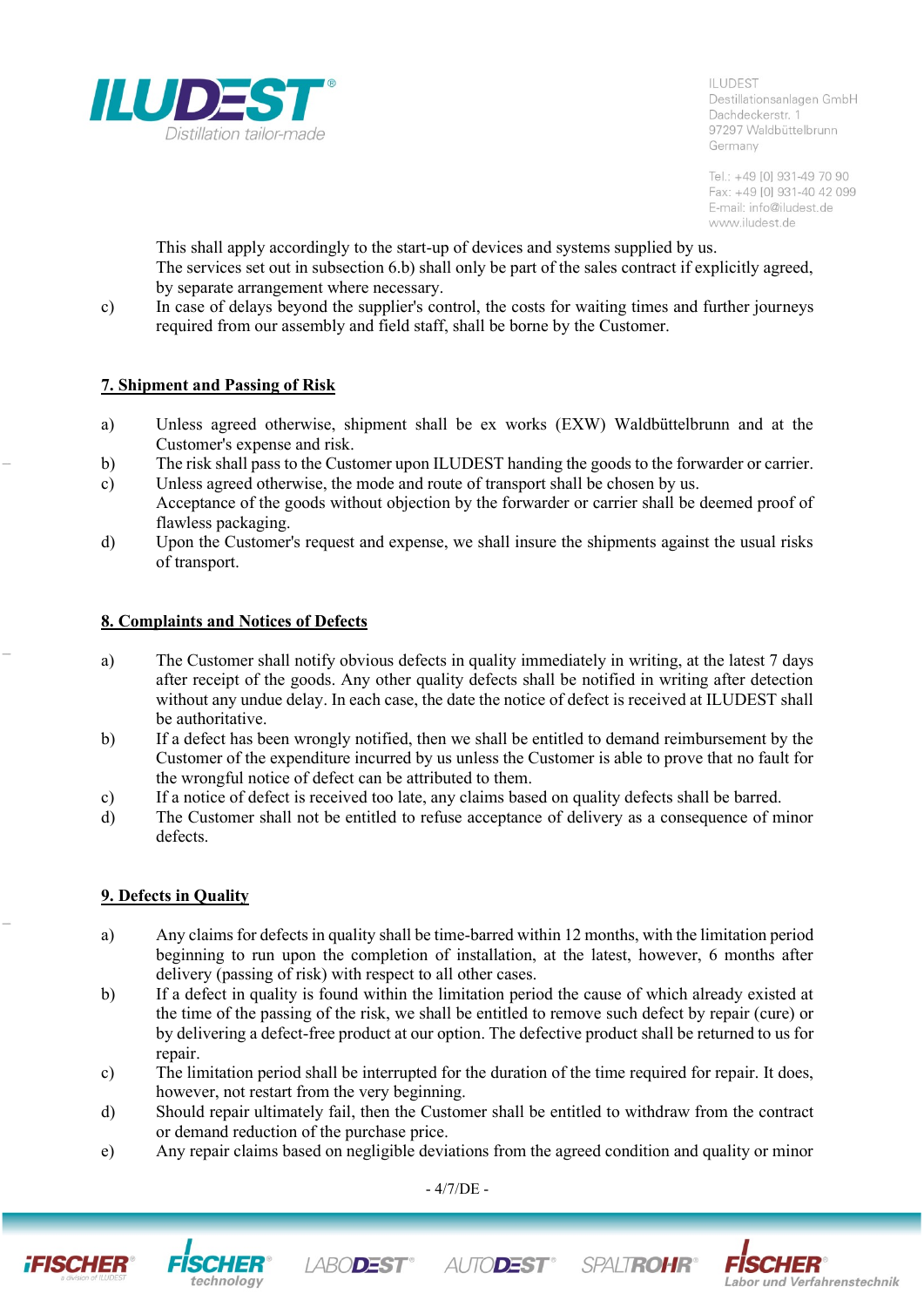

Tel.: +49 [0] 931-49 70 90 Fax: +49 [0] 931-40 42 099 E-mail: info@iludest.de www.iludest.de

impairments of the fitness for use (merchantability) are excluded. The assertion of any further rights shall remain unaffected thereof.

- f) The following defects are not considered quality defects:
	- Breakage of glass components, particularly in cases where the equipment has been installed and put into operation by our personnel, with all agreed maximum process parameters having been reached without any damage to the individual components occurring, unless our material specialists had been consulted without any undue delay and arrived at a different conclusion after assessing the damage;
	- Natural wear and tear;
	- Condition and quality of the goods or damage occurred after the passing of the risk as a consequence of improper handling, storage or installation, non-compliance with the installation and handling instructions, or excessive load, stress or use, or unsuitable service fluids, improper startup or maintenance;
	- Condition and quality of the goods or damage occurred as a consequence of force majeure, special outside conditions not anticipated in the contract or coming into existence due to the use of the goods beyond normal use or the use anticipated in the contract;
	- Non-reproducible software errors. Any claims based on quality defects shall be barred if the product has been modified by any third party or by fitting parts of third-party origin, unless where the defect is not attributable to such modification. We do not assume any liability for any condition and quality of the product that is based on the Customer's prescribed design or choice of material.
- g) Claims to recourse on the part of the Customer shall not apply to any agreements exceeding the statutory claim based on defects like, for example, ex-gratia provisions, which the Customer has agreed with consumers.
- h) The Customer shall allow ILUDEST or any third party obliged to give a warranty the time and opportunity required to perform warranty work. With the exception of categories of cases under Section 637 BGB (German Civil Code), any performance of such work by the Customer themselves shall require our prior written consent. We shall bear the cost of repair to an amount which shall be in reasonable proportion to the value of a flawless product, the seriousness of the defect and/or the possibility to remove the respective defect by another type of cure; any costs extending beyond this are at the Customer's expense.
- i) Apart from that, our obligation to pay damages or reimburse fruitless expenditure for defects in quality shall be subject to the provisions of section 9 hereof. Any farther-reaching claims by the Customer based on quality defects other than those provided for by section 8 hereof are excluded.

## **10. Damage Claims**

- a) We shall assume liability for damages or the reimbursement of fruitless expenditure (hereinafter referred to as "damages") resulting from the breach of contractual or extra-contractual obligations only in cases of
	- Intent or gross negligence;
	- Negligent or intentional damage resulting from loss of life, bodily injury or impaired health;
	- Assumption of a guarantee of quality or durability;
	- Negligent or intentional breach of vital contractual obligations;
	- The compulsory liability provision of the German Product Liability Act (ProdHaftG); or
	- Other compulsory liability.

- 5/7/DE -







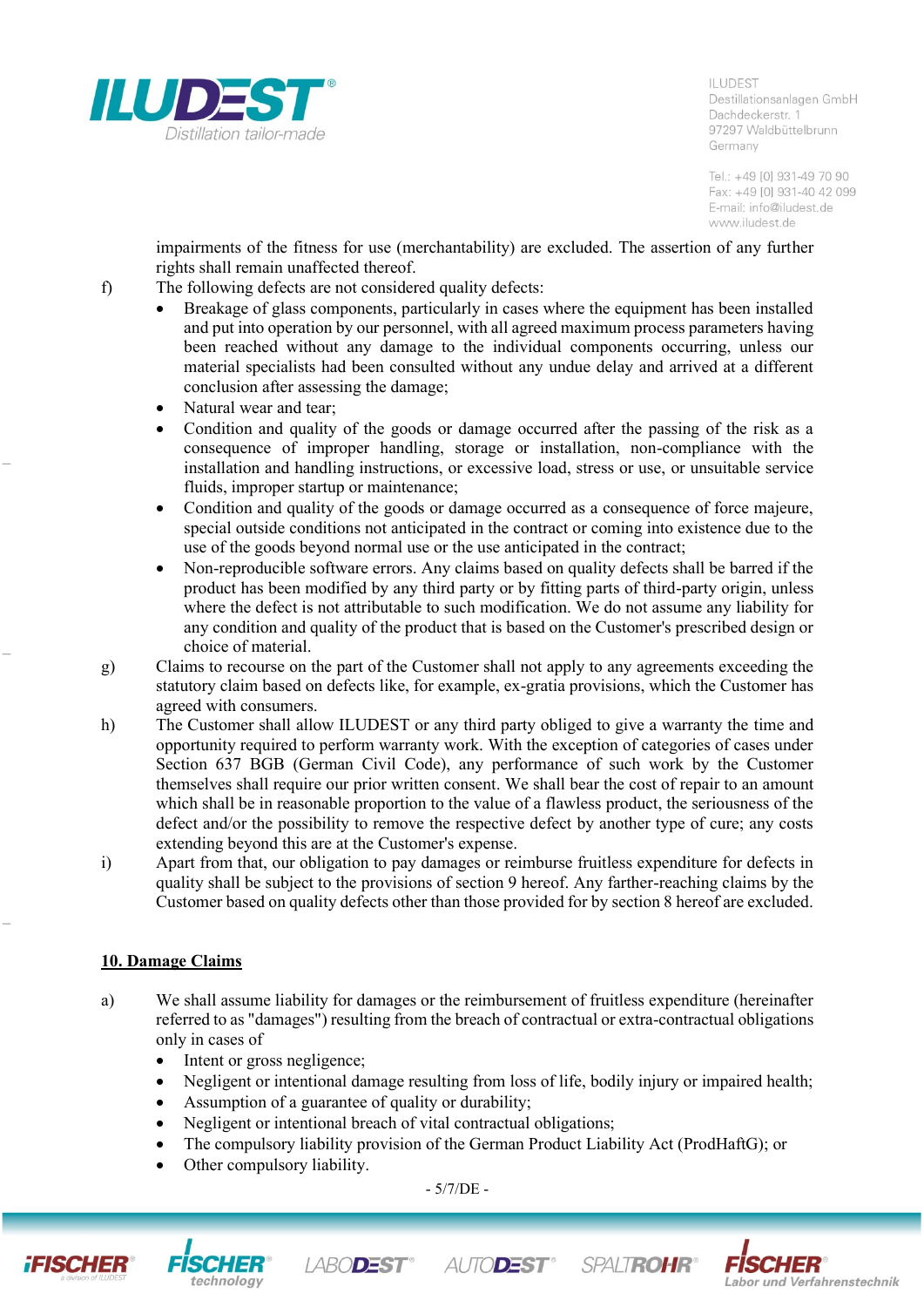

Tel.: +49 [0] 931-49 70 90 Fax: +49 [0] 931-40 42 099 E-mail: info@iludest.de www.iludest.de

- b) Otherwise, any claims for damages for infringement of vital contractual obligations shall be limited to the foreseeable damage typical to the contract, unless we should be liable for damage caused intentionally or by gross negligence or resulting from loss of life, bodily injury or impaired health, or due to the assumption of a guarantee of quality.
- c) Any liability for damages other than the liability provided for by section 10 hereof, is excluded irrespective of the legal nature of the asserted claim. This shall particularly apply to damage claims based on culpa in contrahendo, on other breaches of duty and comprise any direct or indirect damage of any kind other than those set out in this section 10, including consequential damage, missed use, lost income or profits or fruitless expenditure as well as damage claims by any third party, also in case of negligence.
- d) If our liability has been excluded or limited, this shall also apply to the personal liability of our salaried and waged employees, legal representatives and agents and any other people employed by us in the performance of our obligations.

# **11. Retention of Title**

- a) We reserve ownership in the goods delivered until all claims which have arisen and may yet arise out of the business relationship, have been settled.
- b) We are entitled to insure the products delivered at the Customer's expense against fire, breakage, floods and escape water and other damage, unless the Customer is able to prove that they effected insurance cover themselves.
- c) The Customer shall neither be allowed to sell or pledge the goods, nor transfer them by way of security. The Customer shall promptly notify us of any attachments, seizures or other disposal/orders by any third party.
- d) In case of any behaviour by the Customer in breach of contract, particularly in the event of default, we shall be entitled to withdraw from the contract upon ineffective expiry of a reasonable respite, and the Customer shall be obliged to return the products.
- e) Should bankruptcy or insolvency proceedings be instituted against the Customer, then we shall be entitled to withdraw from the contract and demand immediate return of the goods delivered by us.
- f) Should the goods be inseparably combined or mixed with other products not belonging to us, then the Customer shall acquire a co-ownership in the new product subject to the ratio of the value of the goods delivered to the value of the other combined or mixed products at the time of combining or mixing. If the goods have been combined or mixed in such a way that the Customer's product may be considered the main component, then it is hereby deemed agreed that the Customer shall assign to us a pro-rata co-ownership. The Customer shall hold in safe custody such sole or co-ownership by way of an accessory contractual obligation without remuneration.





technology



- 6/7/DE -

**SPALTROHR® FISCHER**